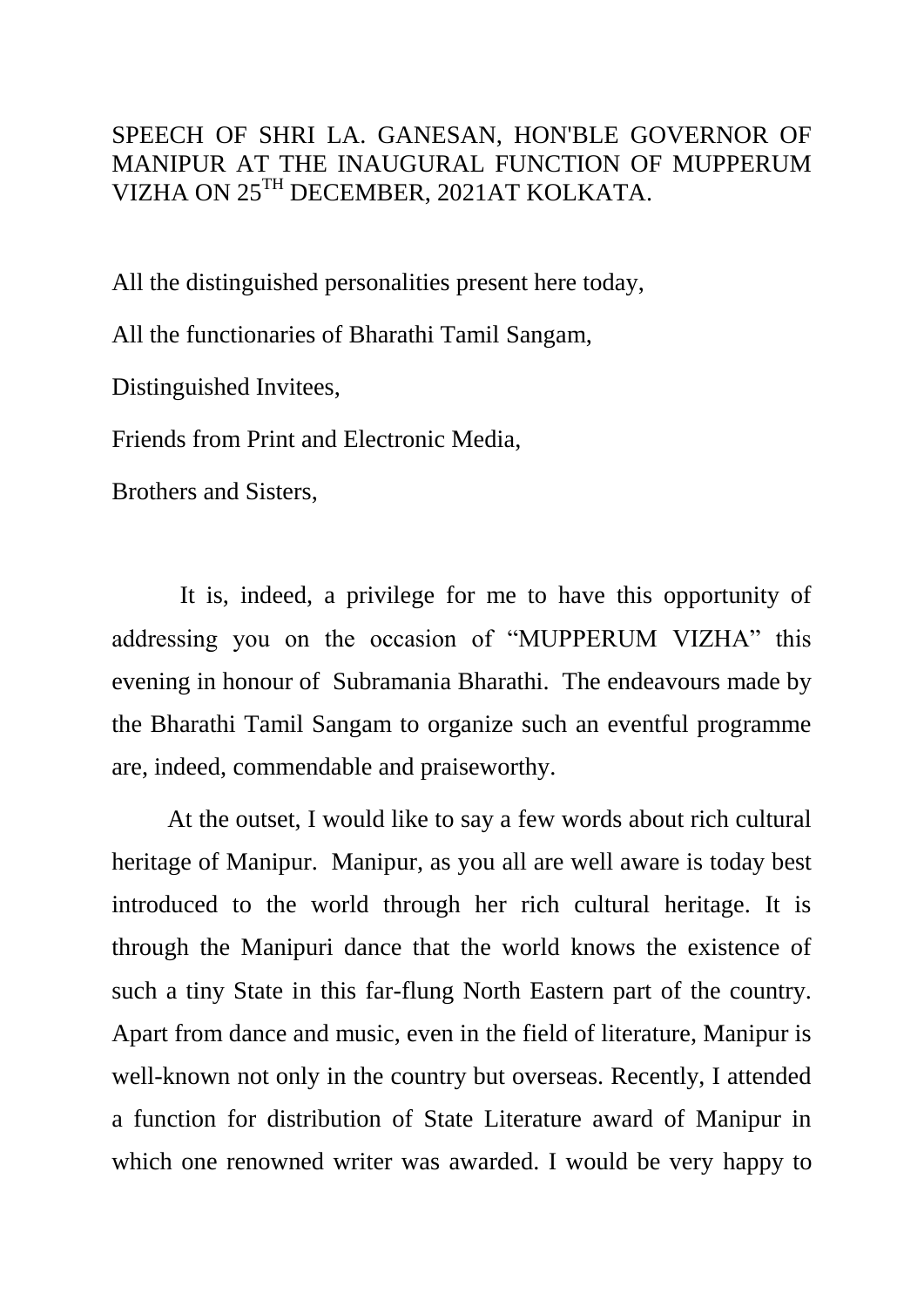make an announcement today that on the occasion of Anniversary Celebration of Bharathi Subramania, Directorate of Art and Culture, Government of Manipur is organizing a Cultural Confluence of Tamil and Manipuri tomorrow,  $26<sup>th</sup>$  December at Imphal and all the prominent personalities here today will also participate. I am very grateful to all of you for your kind cooperation to make the anniversary a grand success.

Subramania Bharathi, popularly known as Mahakavi Bharathi (11 December 1882 – 11 September 1921), was a Tamil writer, poet, journalist, Indian independence activist and a social reformer. He was a pioneer of modern Tamil poetry and was considered one of the greatest Tamil literary figures of all time. His numerous works included fiery songs kindling patriotism during the Indian Independence movement. He fought for the emancipation of women, against child marriage, stood for reforming certain religious practices. He was also in solidarity with Dalits and expressed in action.

Born in Ettayapuram of Tirunelveli district (present-day Thoothukudi) in 1882, Bharathi had his early education in Tirunelveli and Varanasi and worked as a journalist with many newspapers, including The Hindu, Bala Bharata, Vijaya, Chakravarthini, the Swadesamitran and India. In 1908, an arrest warrant was issued against Bharathi by the Government of British India caused him to move to Pondicherry, now Puducherry where he lived until 1918.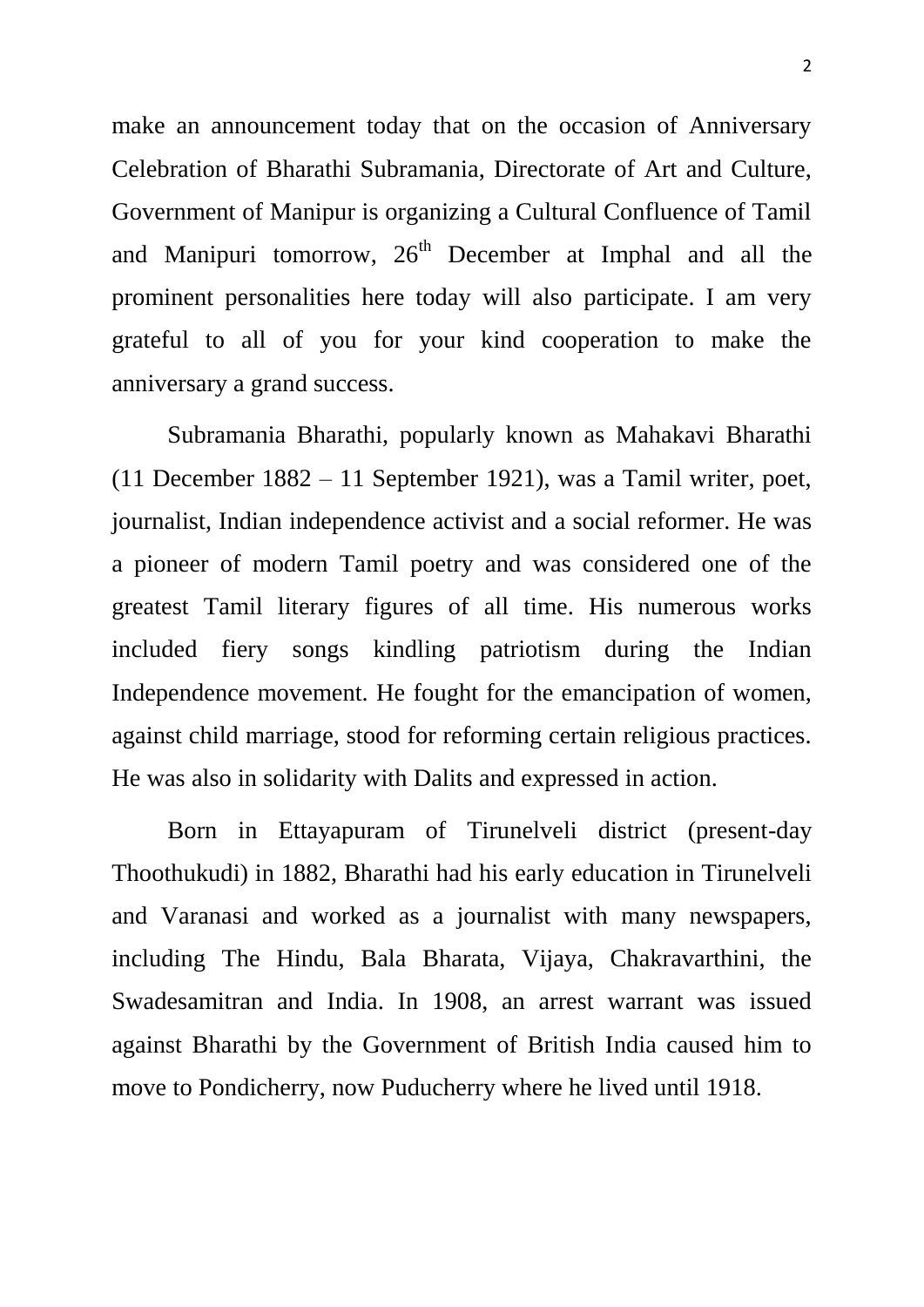His influence on Tamil literature was phenomenal. Although it is said that he was proficient in around 14, including 3 non-Indian foreign languages, his favorite language was Tamil. Around the age of 11, he was conferred the title of "Bharathi", the one blessed by Saraswati, the goddess of learning by the Raja of Ettayapuram seeing his excellence in poetry.

During his stay in Varanasi, Bharathi was exposed to Hindu spirituality and nationalism. This broadened his outlook and he learned Sanskrit, Hindi and English. In addition, he changed his outward appearance. He returned to Ettayapuram during 1901 and started as the court poet of Raja of Ettayapuram for a couple of years. He was a Tamil teacher from August to November 1904 in Sethupathy High School in Madurai. During this period, Bharathi understood the need to be well-informed of the world outside and took interest in the world of journalism and the print media of the West. Bharathi joined as Assistant Editor of the Swadesamitran, a Tamil daily in 1904. In December 1905, he attended the All India Congress session held in Calcutta. On his journey back home, he met Sister Nivedita, Swami Vivekananda's spiritual heir. She inspired Bharathi to recognise the privileges of women and the emancipation of women exercised Bharathi's mind. He visualised the new woman as an emanation of Shakti, a willing helpmate of man to build a new earth through co-operative endeavour. Among other greats such as Bal Gangadhar Tilak, he considered Nivedita his Guru, and penned verses in her praise.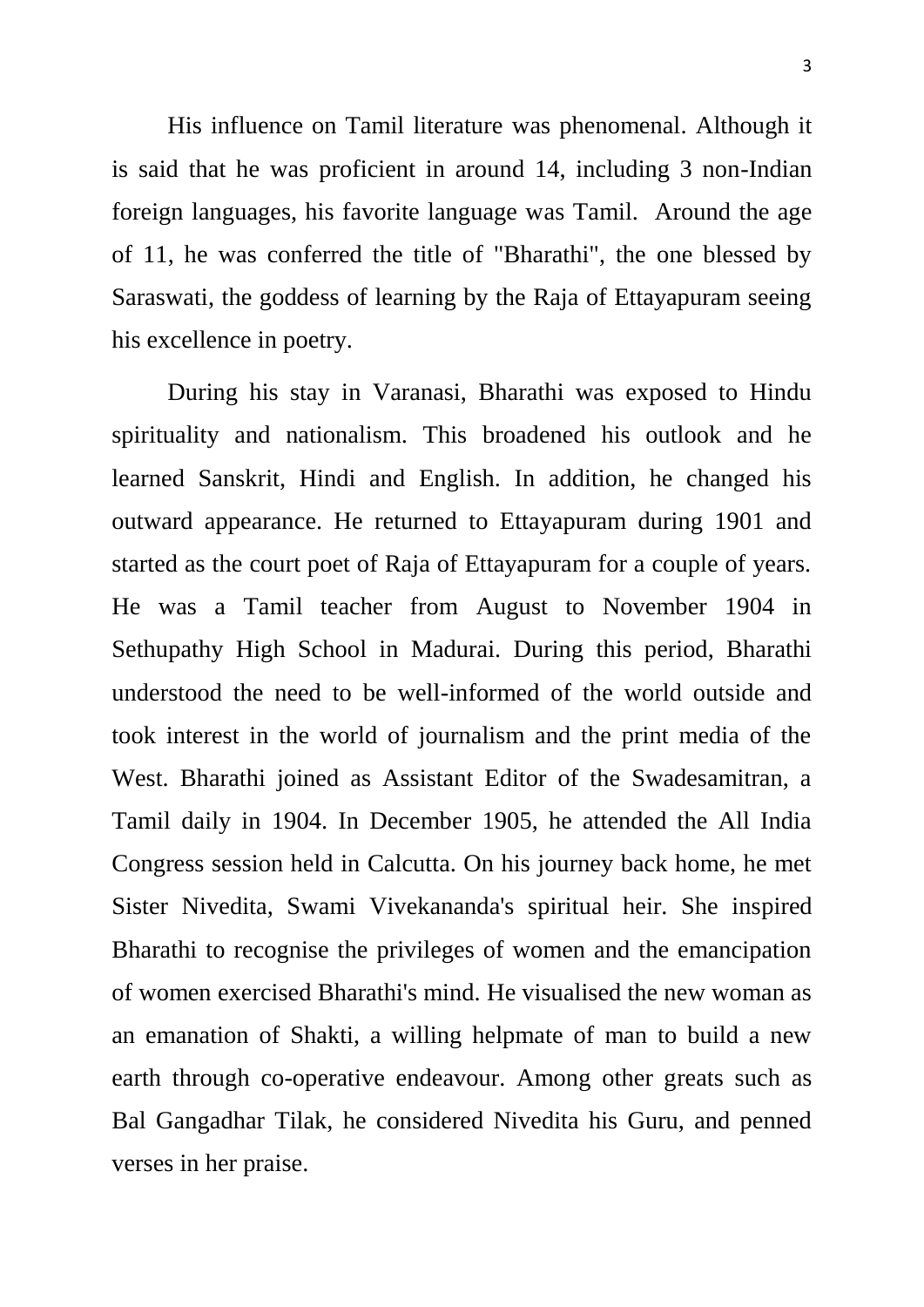By April 1906, he started editing the Tamil weekly India and the English newspaper BalaBharatham with M.P.T. Acharya. These newspapers were also a means of expressing Bharathi's creativity, which began to peak during this period. Bharathi started to publish his poems regularly in these editions. From hymns to nationalistic writings, from contemplations on the relationship between God and Man to songs on the Russian and French revolutions, Bharathi's subjects were diverse.

Bharathi participated in the historic Surat Congress in 1907 along with V.O. Chidambaram Pillai and MandayamSrinivachariar, which deepened the divisions within the Indian National Congress with a section preferring armed resistance, primarily led by Tilak over moderate approach preferred by certain other sections. Bharathi supported Tilak with V. O. Chidambaram Pillai and KanchiVarathachariyar. Tilak openly supported armed resistance against the British.

Though Bharati belongs to the age-long tradition of Tamil literature, his poetry flows with racing vigour with new ideas and emotions. The course of its flow, its speed and manner, its transgressions and its light are totally new, and original in the finest sense of the word. Its impact on modern Tamil literature has been tremendous.

Bharati not only a poet, writer but was also an ardent Indian nationalist, an impassioned advocate of social reform and a visionary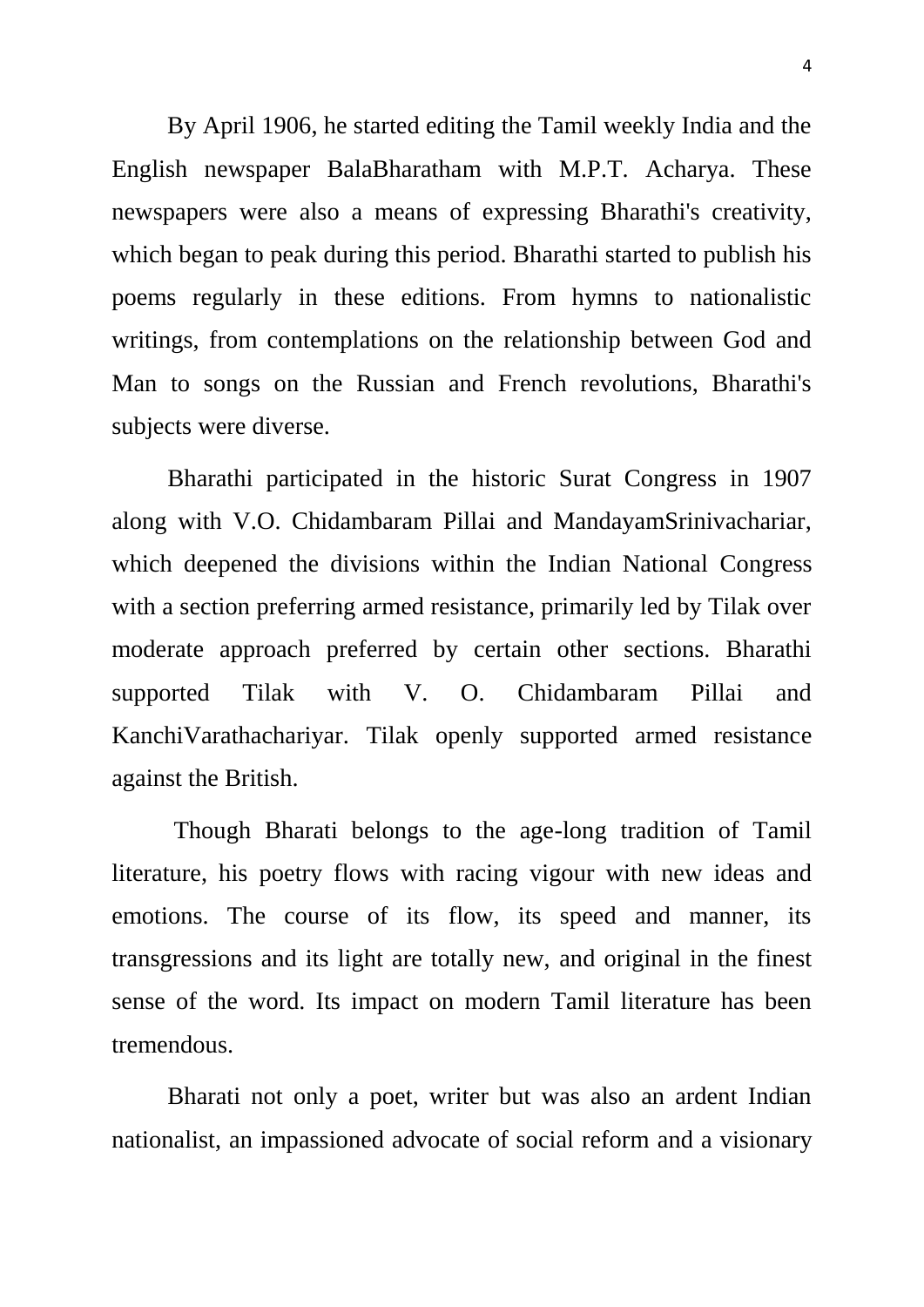poet. He visualized the imminent liberation of Indians that would free them both from imperial rule by the British  $-$  at a time when Britain was the most powerful nation on earth – and from oppressive social customs in India.

Unfortunately, Bharati was persecuted for his convictions both by the British and by the orthodox elements of his own society, who treated him as an outcast. He was exiled from British India in 1908 and went to live in Pondicherry, now Puducherry, a French colony in South India. He spent ten years in exile there and eventually returned to Madras.

After Indian independence, Bharati's contribution to Indian culture was widely recognized. There was no major city in India that does not have a street named after him, or a statue erected in his honour. Though much remains to be done in the area of translation, a sample of Bharati's works has been translated into every major Indian language, as well as European languages including English, French, German, Russian, and Czech. A postage stamp was also issued in his honour. In recognition of Bharati's exceptional contribution to Indian culture, the Government of India has to confer upon him the title of Indian "National Poet." RASHTRA KAVI.

 It is also a matter of great satisfaction to note that the Bharathi Tamil Sangam regularly celebrates the Birth days of prominent Tamil scholars and writers including Bharathi Birth Day and SaadhaniThamizharVirudhu in the month of December, for which I